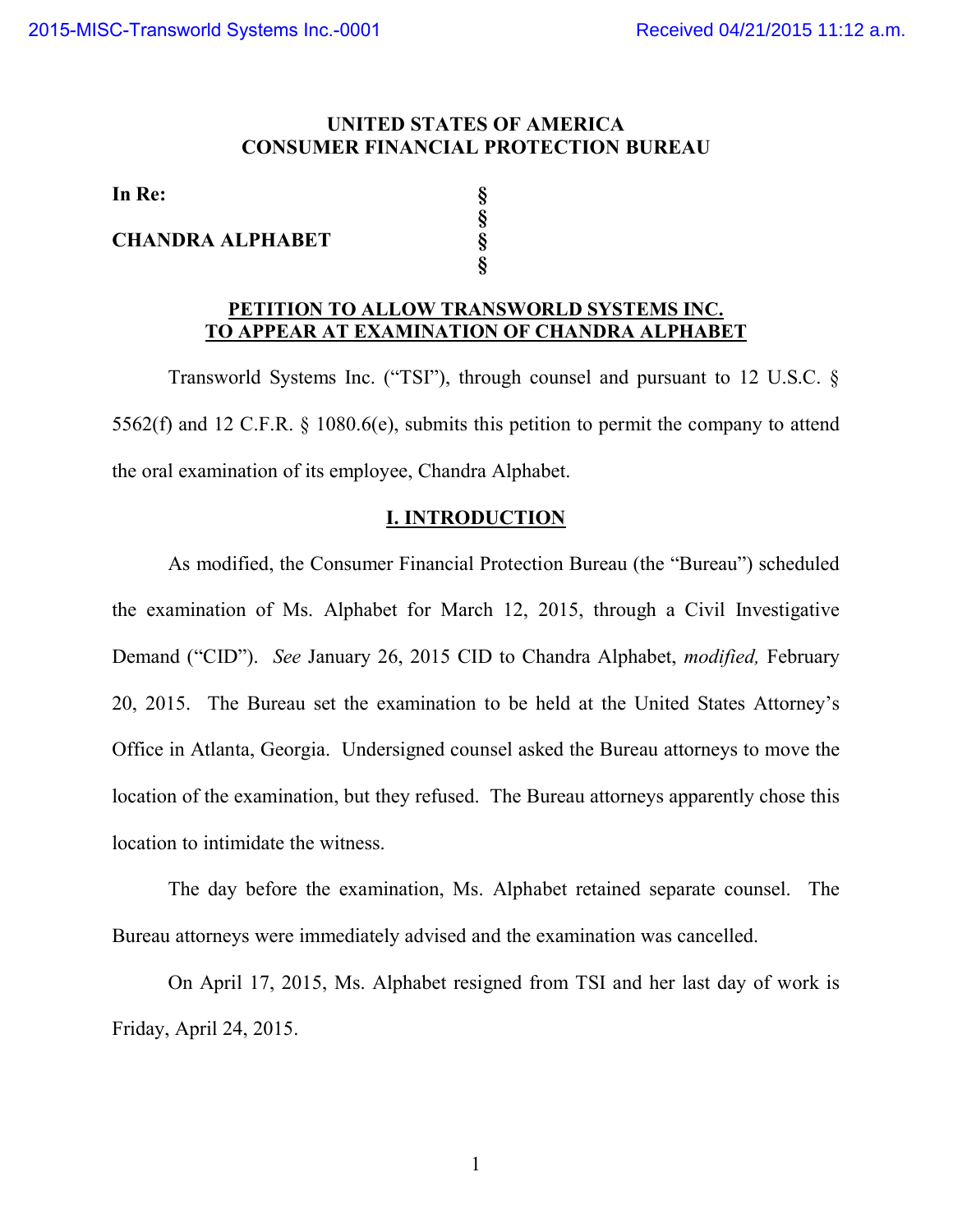Undersigned counsel have made repeated requests to the Bureau attorneys to be advised if the examination of Ms. Alphabet is rescheduled. To date, the Bureau attorneys have refused to confirm whether they will even advise undersigned counsel if or when the examination is to take place. As explained below, TSI has the right to appear at the examination of Ms. Alphabet.

The CID issued to Ms. Alphabet demands that Ms. Alphabet give oral testimony to the Bureau regarding "whether loan holders, servicers, collectors or other persons have engaged or are engaging in unlawful acts and practices relating to the servicing and collecting of private student loan debt in violation of . . . the Consumer Financial Protection Act . . ., the Fair Debt Collection Practices Act . . ., the Fair Credit Reporting Act . . ., or any other federal consumer financial law." *Id*.

As explained below, TSI acts as an agent for the National Collegiate Trusts (the "Trusts"). As an agent, TSI (through its employees) communicates with the various attorneys retained to represent the Trusts. In the ordinary course of her employment, Ms. Alphabet received and communicated information protected by the attorney-client privilege relating to the Trusts and at times acted as a corporate representative for the Trusts. As an agent for the Trusts, TSI is the holder of the privilege and has the legal right and obligation to object to the disclosure of protected attorney-client information. Therefore, TSI should be permitted to attend Ms. Alphabet's examination to ensure there is no improper disclosure of attorney-client privilege communications.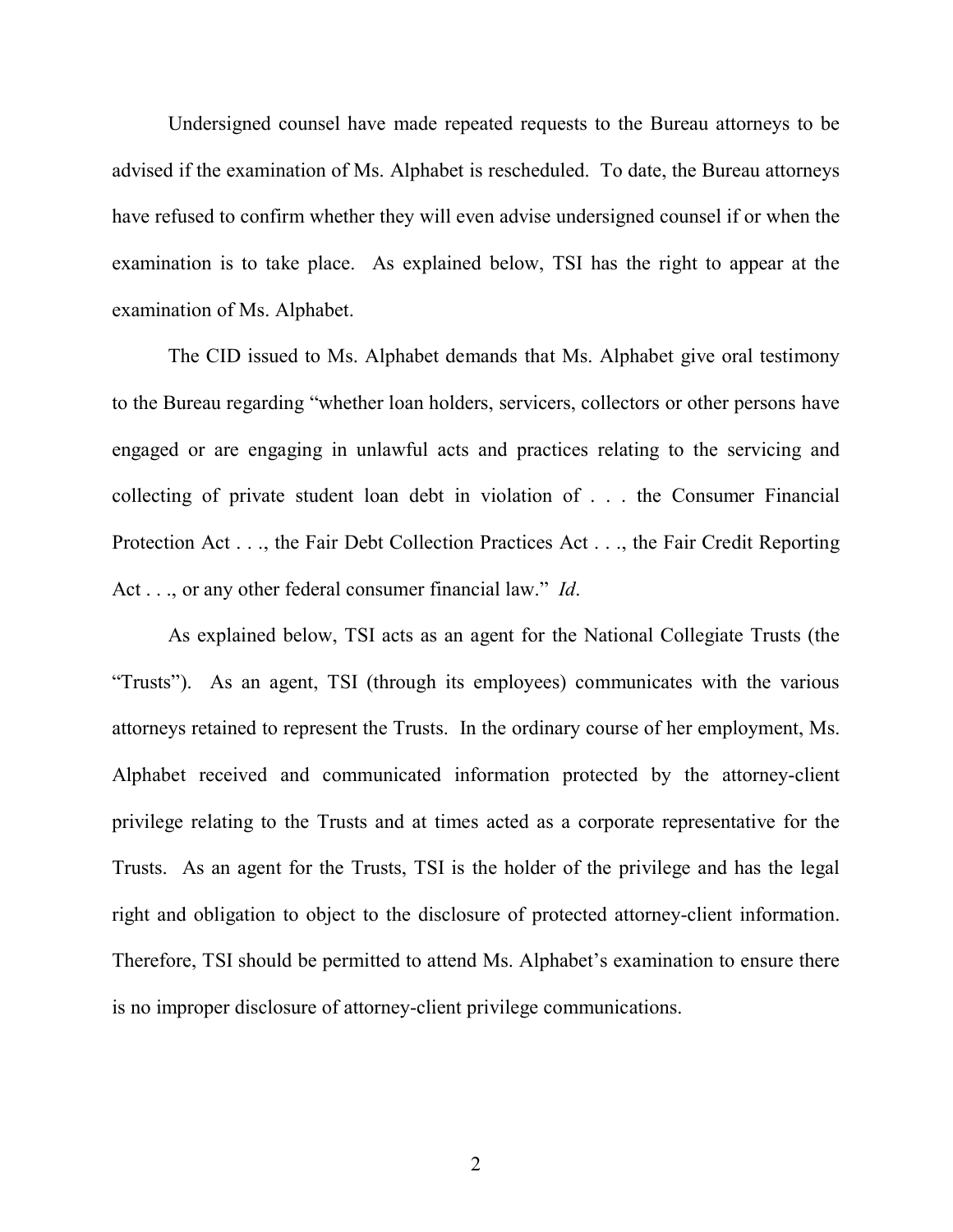#### **II. LAW AND ARGUMENT**

# **A. TSI Should Be Permitted To Attend Ms. Alphabet's Examination To Ensure There Is No Improper Disclosure Of Attorney-Client Privilege Communications.**

Information and communications protected by the attorney-client privilege include "communications among clients and their attorneys, for the purpose of seeking and rendering an opinion on law or legal services, or assistance in some legal proceeding, so long as the communications were intended to be, and were in fact, kept confidential." *Pure Power Boot Camp v. Warrior Fitness Boot Camp*, 587 F. Supp. 2d 548, 563 (S.D. N.Y. 2008). Information and communications *between an attorney and the client's agent are likewise protected*. *See, e.g., Vill. of Kiryas Joel Local Dev. Corp. v. Ins. Co. of N. Am.*, 1992 WL 8207, \*2 (S.D. N.Y. Jan. 16, 1992) ("the privileged communication must be between the attorney, or his agent, and the client, or his agent, and must be made in confidence"). Only the client, or an authorized agent acting on its behalf, can waive the attorney-client privilege. *Dahl v. Blain Capital Partners, LLC*, 714 F. Supp. 2d 225, 227-28 (D. Mass. 2010); *see also Sitterson v. Evergreen School Dist. No. 114*, 196 P.3d 735 (Wash. Ct. App. Div. 2d 2008).

The Bureau bears the heavy burden of proving that communications subject to the attorney-client privilege should be disclosed. The attorney-client privilege is one of the oldest common law privileges and "the burden of breaching the privilege, once it is determined that the protection applies, is particularly high." *United States v. Davis*, 131 F.R.D. 391, 398 (S.D. N.Y. 1990).

In an investigation, privileged material, including attorney-client communications,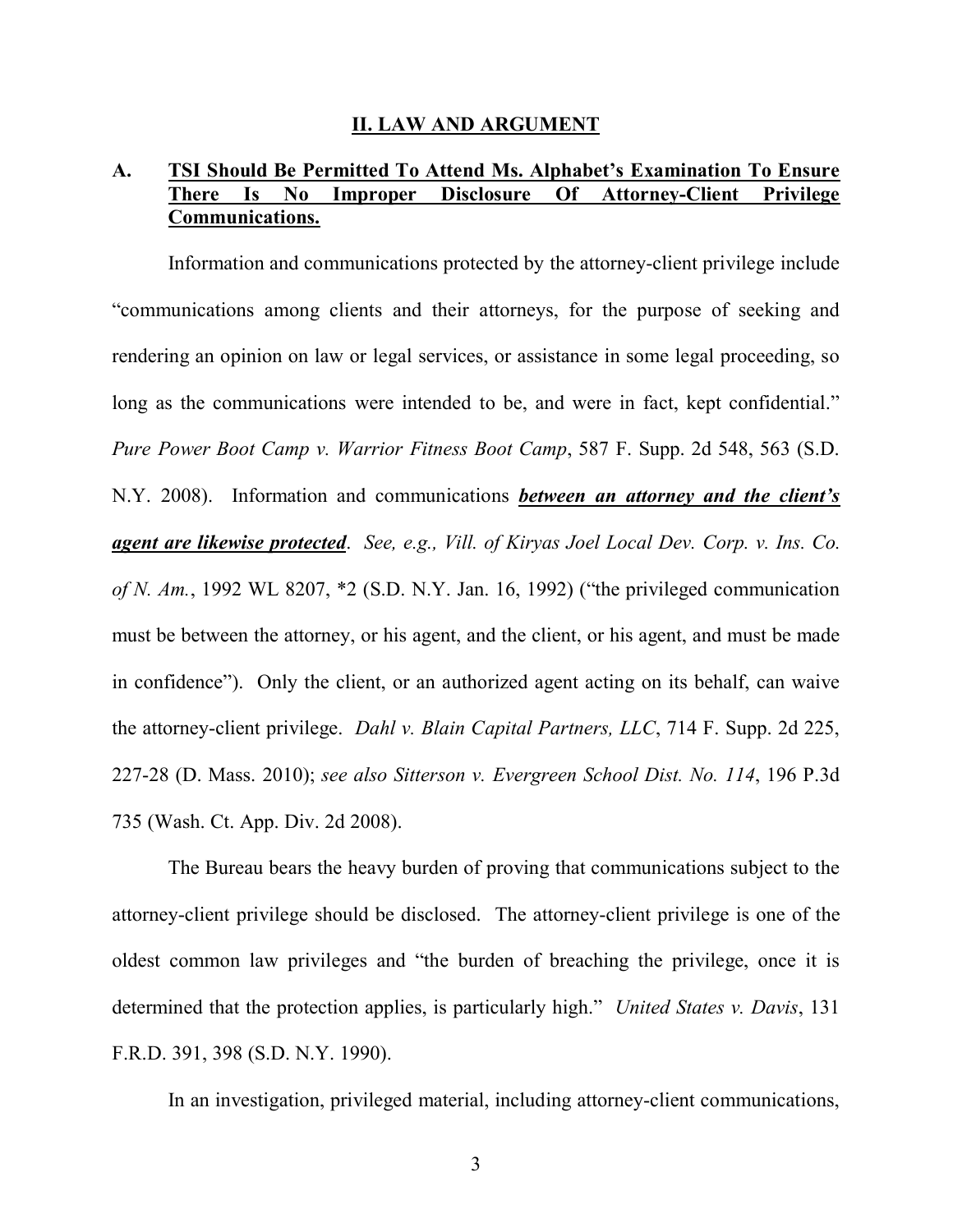should be withheld. *See* 12 C.F.R. § 1080.8; 12 U.S.C. § 5562(e). The "holder" of the privilege must object to disclosure of privileged or protected information and communications:

The disclosure of privileged or protected information or communications shall not operate as a waiver with respect to the Bureau if:

- (i) The disclosure was inadvertent;
- (ii) The holder of the privilege or protection took reasonable steps to prevent disclosure; and
- (iii) The holder promptly took reasonable steps to rectify the error, including notifying the Bureau investigator of the claim of privilege or protection and the basis for it.

12 C.F.R. § 1080.8(c)(1).

TSI is the holder of its own attorney-client privilege and, as an agent for the Trusts, also holds the privilege for the Trusts.

In the ordinary course of her employment with TSI, Ms. Alphabet received and communicated information protected by the attorney-client privilege relating to the Trusts. TSI, as the "holder" of the privilege for the Trusts, has the right and obligation to protect from disclosure privileged communications relating to the Trusts. Neither TSI nor the Trusts has authorized Ms. Alphabet to waive the attorney-client privilege.

Further, Ms. Alphabet was not employed as a TSI manager, supervisor, officer, or director. Nor did Ms. Alphabet have a fiduciary or ownership interest in TSI or the Trusts. And, the mere fact that Ms. Alphabet was employed by TSI is insufficient to establish her interest in maintaining the privilege. Indeed, considering Ms. Alphabet is soon-to-be no longer employed by TSI, her interest in protecting the privilege now is less than before. Therefore, the Bureau should permit TSI to appear at the examination to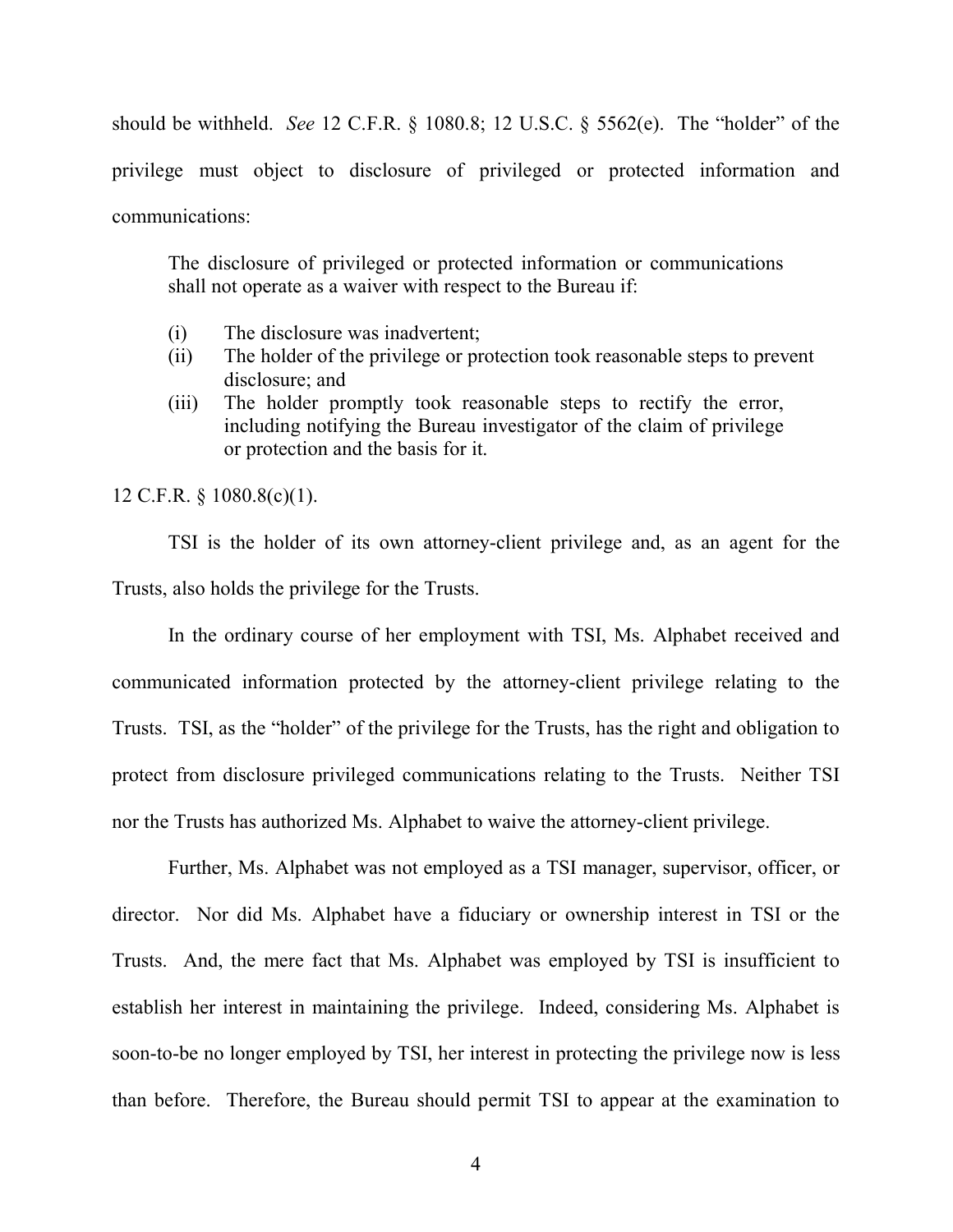ensure there is no improper disclosure of privileged attorney-client communications.

### **III. CONCLUSION**

TSI is the holder of its attorney-client privilege and, as an agent, holds the privilege for the Trusts. As such, TSI has the right and duty to object to the disclosure of privileged information and communications. The Bureau should permit TSI to attend Ms. Alphabet's examination to protect its and the Trusts' attorney-client privilege.

### **IV. STATEMENT OF CONFERENCE**

On April 9, 2015, David Israel, counsel for TSI, conferred by telephone with Nicole Mayer and Edward Keefe, counsel for the Bureau regarding the relief requested. On April 10, 2015, David Israel followed up the April 9 telephone call with an e-mail regarding the relief requested. Further, on April 13, 2015, Whitney White and Bryan Shartle, counsel for TSI, conferred by telephone with Nicole Mayer, counsel for the Bureau regarding the relief requested. And, on April 18, 2015, David Israel followed up the April 13 telephone call with an e-mail regarding the relief requested. Despite goodfaith efforts to resolve the dispute, the Bureau has not responded.